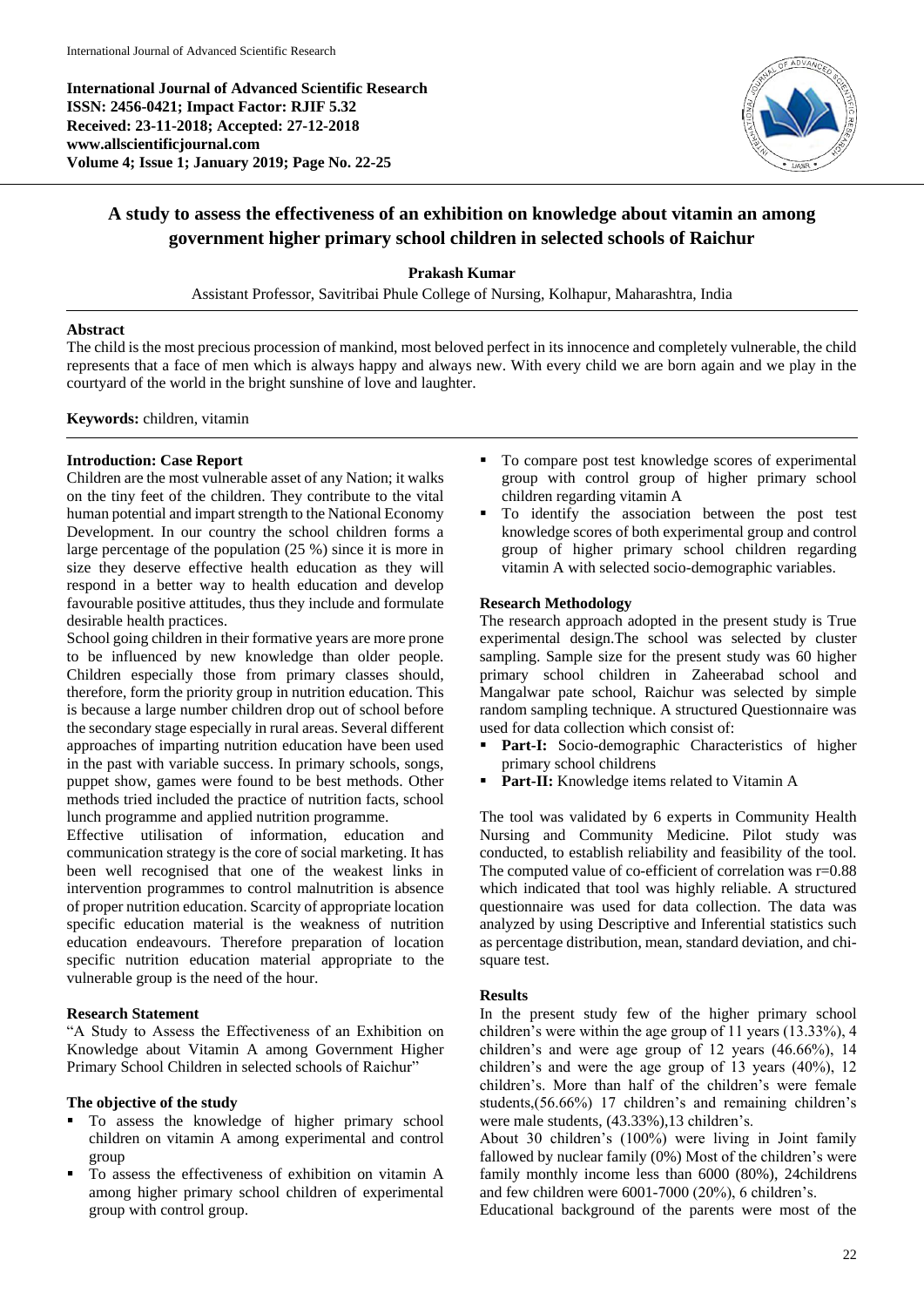children's father(23) illiterate, (76%)and were mothers (23) illiterate (76%).and them had primary education of the father(3),(10%) and mother (3), (10%).and PUC (6.66%), 2 father and (3.33%), 1 mother. And were Degree (6.66%), 2 father.

Source of information regarding health from teachers (40%), 12 children's, and from health professional (16.66%), 5 children's, from parents (43.33%), 13 children's.

Previous exposures of education program in nutrition on vitamins were 30 children's (100%) responded No in the experimental group.

In the present study few of the higher primary school children's were within the age group of 11 years (10%), 3 children's and were age group of 12 years (36.66%), 11 children's and were the age group of 13 years (53.33%), 16 children's.

More than half of the children's were male students,(60.66%) 18 children's and remaining children's were female students,(40%),12 children's.

About 30 children's (46.66%), 14 were living in Joint family fallowed by nuclear family 16 (53.33%)

Most of the children's were family monthly income less than 6000 (60%), 18 children's and few children were (10%), 3 children's, 7001-8000 (10%), 3 children's and above 8000 (20%), 6 children's.

Educational background of the parents were most of the children's father(10) illiterate, (33.33%)and were mothers (16) illiterate (53.33%).and them had primary education of the father(4),(13.33%) and mother (4), (13.33%).high school of the father  $(6)$ , $(20\%)$  and mother  $(5)$ ,  $(16.66\%)$  and PUC (16.66%), 5 father and (13.33%), 4 mother. And were Degree (16.66%), 5 father and mother (1), (3.33%).

Source of information regarding health from teachers (70%), 21 children's, and from parents (30%), 9 children.

Previous exposure of education program in nutrition on vitamins were 30 children's (100%) responded No in the Control group.

Based on the above parts of the study the pre-test knowledge in the experimental group was 10.5% out of 30 higher primary school children and in the control group was 8.7% out of 30 higher primary school children. It shows that higher primary school children are having almost equal knowledge on the Vitamin A. Higher primary school children are having inadequate knowledge in experimental group and control group.

Based on the above parts of the study the results show that post-test knowledge in the experimental group was 95% in the higher primary school children and the mean score is 13.8%, thus the result shows that higher primary school children had significantly increased in their knowledge after the administration of Exhibition.

Compared to a significant increase in the post-test knowledge score after the administration of Exhibition. The knowledge score during the pre-test 10.5%. Whereas it increased up to 13.8 % during the post-test. This difference was compared by using paired 't' test and found significantly high. The correct response given by higher primary school children was 10.5% during the pre-test and 13.8% during the post-test. The difference in both scores was 3.3% and was considered as net benefit of the Exhibition.

The overall mean knowledge score of higher primary school children was  $10.5 \pm 2.05$ , whereas after, it was improved to  $13.8 \pm 2.67$  in experimental group.

On the whole it clearly depicted that the mean values of

knowledge score in higher primary school children after exhibition on vitamin A were relatively higher than before. The overall mean knowledge score of higher primary school children was  $8.7 \pm 2.3$ , whereas after, it was little improved to  $10.8 \pm 2.4$  in control group.

Paired 't' test was done to determine the significance of difference between the knowledge score before and after exhibition on vitamin A. The calculated' value was 6.17. The obtained 't' value was more than the critical value at 0.01% level of significance with degree of freedom 29, which indicated statistically significant difference between the before and after exhibition on vitamin A in experimental group. Hence, the research hypothesis was accepted.

Paired 't' test was done to determine the significance of difference between the knowledge scores before and after exhibition on vitamin A. The calculated 't' value was 2.4. The obtained 't' value was more than the critical value at 2% level of significance with degree of freedom 29, which indicated statistically significant difference between the before and after the post test.

Unpaired 't' test was done to determine the significance of difference between the post knowledge scores between experimental and control group on vitamin A. The calculated 't' value was 5.67. The obtained 't' value was more than the critical value at 0.01% level of significance with degree of freedom 28, which indicated statistically significant difference of post knowledge scores between experimental and control group.

. Among higher primary school children, more than three fourth (97%) had low knowledge level followed by average knowledge (3%), whereas after exhibition on knowledge regarding Vitamin A, there was improvement on their knowledge, 57% had falls under have average knowledge followed by 37% falls under low knowledge and 7% falls under high knowledge. This shows that most of higher primary school children were had average knowledge regarding Vitamin A after exhibition in experimental group. Among higher primary school children, almost all (100%) had low knowledge level, whereas in post-test, there was little improvement on their knowledge, 80% had falls under have low knowledge followed by 20% falls under average knowledge and none had falls under high knowledge. This shows that most of higher primary school children were had low knowledge regarding Vitamin A after post-test in control group.There is a significant association between post-test knowledge scores of the higher primary school children and findings of the study. Statistically there is no significant association between type of family and there is no association present between the previous exposure of education program in nutrition on vitamins. Hence the hypotheses of the study are well accepted as the knowledge level of higher primary school children increased after the Exhibition.

There is a significant association between post test knowledge score of the higher primary school children and findings of the study. Statistically there is no significant association between previous exposure of education program in nutrition on vitamins. Hence the hypotheses of the study is well accepted as the level of higher level of higher primary school children.

# **Conclusion**

The following conclusions were drawn from the findings of the present study.

Overall knowledge level of experimental group and control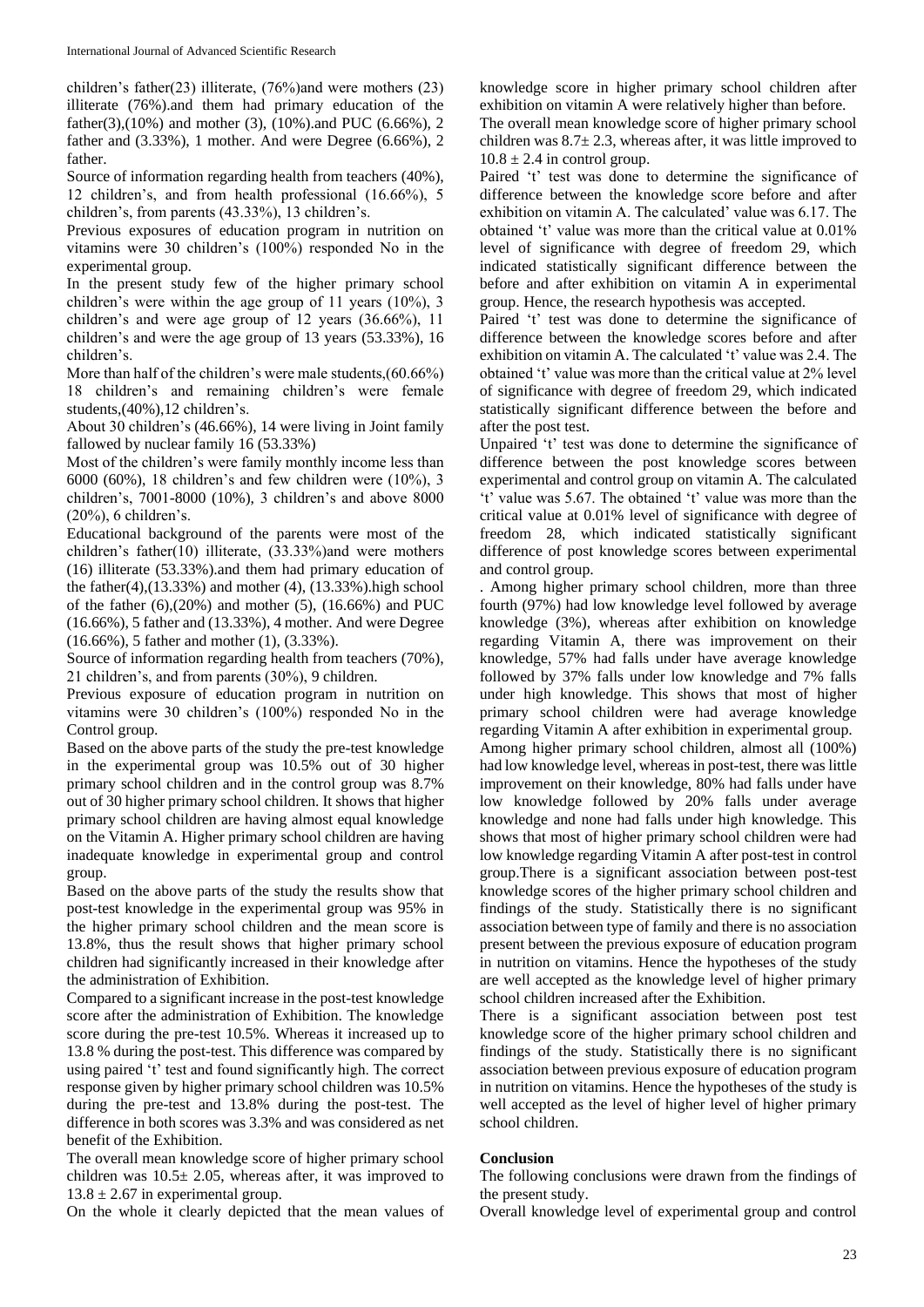group regarding vitamin A among experimental group in pretest nearly 29 (97%) had low knowledge followed by average knowledge 1 (3%) and no one had high knowledge. In posttest more than half 17 (57%) had Average knowledge followed by low knowledge 11 (37%) and high knowledge 2(7%). This shows that most of the higher primary school children have important in level of knowledge after exhibition in experimental group.

In the control group all 30 (100%) had low knowledge and no one had average or high knowledge in the pre-test, where as in the post-test 24 (80%) had low knowledge followed by average knowledge 6 (20%).

The mean knowledge score of higher primary school children's regarding introduction was 1.2±0.5 in pre-test and  $1.4\pm0.7$  in post-test. The mean knowledge score regarding sources and functions was increased from  $2.13\pm0.7$  to 2.3±0.8 in post-test. The mean score regarding Daily requirement was increased from  $1.57\pm1.1$  in pre-test to 1.73±0.9 in post-test. The mean knowledge score regarding deficiency and prevention was increased from 4.13±1.2 in pre-test to 4.73±1.8 in post-test.

The obtained paired 't' value in experimental group of higher primary school children was 6.17 which represented that the exhibition on vitamin A was effective in improving the knowledge of children's in post-test.

The post-test knowledge score of higher primary school children regarding vitamin A was not significantly associates with selected the socio-demographic variables viz: Age, Sex, Type of family, Family monthly income, Education of parents, Source of information, Previous exposure of nutrition program in Nutrition on vitamins.

#### **References**

- 1. Guide for vitamins//vitamin overview/or www.overview. Vitamins. In
- 2. WWW.news.edical.net.
- 
- 3. WWW.fasebj.org 4. WWW.Livestrong.com
- 5. WWW.vitamin-basic.com
- 6. WWW.WHO.int/child-health/en
- 7. WHO/Data and statistics.<br>8. WWW.medicalnews toda
- 8. WWW.medicalnews today.com
- 9. Georgezap.com/health-family/importance of nutrition.
- 10. WWW.indian pediatrics.net
- 11. WWW.child health indiainfo.com/government
- 12. WWW.real time, net/ an/ vitamins.html
- 13. Ahmed F, Khan MR and Jackson AA (2001) Concomitant supplemental vitamin A enhances the response to weekly supplemental iron and folic acid in anaemic teenagers in urban Bangladesh. American Journal of Clinical Nutrition www.schoolsandhealth. org//www.child-development.org
- 14. www.imperial.ac.uk/
- 15. Ahmed F, Khan MR, Jackson AA. Concomitant supplemental, Vitamin A enhances the response to weekly supplemental iron and folic acid in anaemic teenagers in urban Bangladesh. American Journal of Clinical Nutrition, 2001.
- 16. Ahmed F, Khan MR, Jackson AA. Concomitant supplemental, 2001.
- 17. Vitamin A. enhances the response to weekly supplemental iron and folic acid in anaemic teenagers in urban Bangladesh. American Journal of Clinical Nutrition
- 18. www.nature.com//www.cdc./healthy youths/stories/nutrition education for
- 19. Children.
- 20. www.biomedcentral.com/abtract on vitamin A deficiency, 2004. [Pub Med - indexed for MEDLINE] / Laboratoire de biochimie et biologie moléculaire, UFR de sciences pharmaceutiques et biologiques de Cocody, felhouph@yahoo.fr2002,2003
- 21. BMC. public health/ Abstract/Co-relation vitamin A and iron for detecting Vitamin A deficiency. http// summaries:Cochrane.org, 2004.
- 22. National Institute of Nutrition and Food Safety, Chinese Center for Disease Control and Prevention, Beijing 100050, China.2002 WWW.schoolsandhealth. org///\ www.child development.org
- 23. WWW.imperial.ac.uk/2002
- 24. WWW.schoolsandhealth.org///\www.childdevelopment.org
- 25. WWW.imperial.ac.uk/
- 26. WWW.vitamin angles.org
- 27. Abdellah FG, Eujene L. better patient care through nursing research".new york. macmillan company, 1979.
- 28. Basavanthappa BT. Nursing research. New Delhi. Japee Brothers Medical publishers(Pvt) Limited, Mahajan BK. Methods in biostatistics. New Delhi. Jaypee Brothers Medical Publishers, 1998.
- 29. Park K. A text book of preventive and social medicine". new Delhi, 2009. Polit Hungler. Nursing research principles and methods" lipincott publishers, 2009.
- 30. WHO. Indicators for assessing vitamin a deficiency and their application in monitoring and evaluating intervention programmes. Geneva, 2009.
- 31. Hmed F. Nutritional situation of dhaka. south east asian journal of tropicalmedicine in public health, 2009, 23.
- 32. Ahmed F. Effect of family size and income on Biochemical indices of children of bangladesh. european journal of clinical nutrition, 46.
- 33. Bendech MA. Vitamin A deficiency and food consumption of children aged 6 to 84 months in a Mali rural area. Sante. 5.
- 34. Bhaskarani C. Kitchen garden as a source of Vitamin A status in children The indian journal of nutrition and dietics. 33.
- 35. Chowdhury. Effect of Vitamin A supplementation on childhood morbidity and mortality Indian journal of medical sciences, 56.
- 36. Coustoudis A. Dietary intake of Vitamin A in African pre-school children in umalazi, south Africa international journal of vitamins and nutrition research, 62.
- 37. Ferraz IS. Vitamin A deficiency in children aged 6 to 24 months in Sao Paulo state, Brazil nutrition research, 20.
- 38. Geteneh J. Dietary practices and Xerophthalmia in under-fives in Jimma town, southwest Ethopia East African medical journal, 77.
- 39. Grubesic RB, Selwyn B. Vitamin A supplementation and health outcomes for children in Nepal journal of nursing scholarship, 35.
- 40. Gujaral S, Gopaldas T. Risk factors of nutritional blindness and determinants of a succesful Vitamin A prophylaxis programme" Vol 32.
- 41. Hussain A. Sustainability of a nutrition education programme to prevent night blindness in Bangladesh.